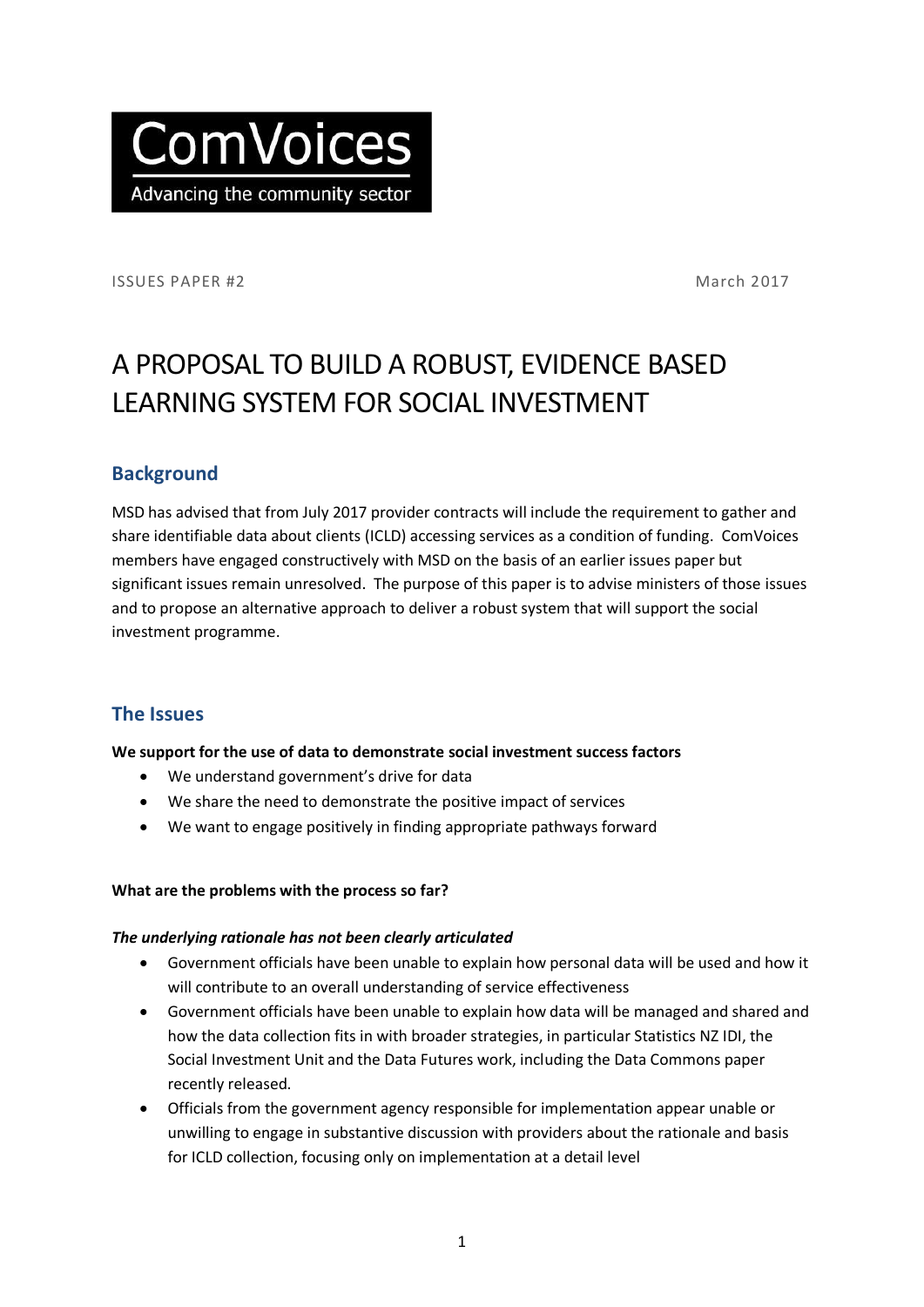#### *Providers are concerned at the customer/service user impact*

- A system is being imposed which is not focussed on providing for a quality customer experience and as a result is reducing access to high quality data. The system being imposed does not respect or demonstrate an understanding of the complex relationship between service users and service providers. In most cases this is not a simple, transactional relationship. Attempts to reduce it to this are likely to alienate the people who most require support, and therefore reduce the system's ability to gather high quality data. We are seeing early indications of this in the experience of the Building Financial Capability services where significant resistance is being shown by prospective customers.
- Privacy considerations have not been adequately identified and resolved we note the Privacy Commissioner has initiated an Inquiry, due to report in March 2017
- We must remember that this data belongs to people. Human rights considerations have not been adequately identified and resolved
- Inadequate attention has been paid to developing and making available tools to assist the data collection and transmission process (for example, no standardised approved customer permission forms)
- The system will be imposed on all customers those already known to government agencies, those who have no other contact with government, and those who fear further government intervention in their lives
- The ICLD process has a high likelihood of reducing trust between customer and service provider and between service provider and government – the 'no data, no funding' directive is a component of this.
- This lack of understanding of customer experience is likely to decrease access to very vulnerable, 'hard to reach' families or those in crisis (intimate partner violence, rape crisis, suicide prevention).

#### *The process has eroded the constructive working relationship between providers and MSD*

- The ICLD process has a high likelihood of reducing trust between service provider and government.
- The ICLD process has diverged from the May 2015 Cabinet paper: *Investing in Services for Outcomes: Community Investment Strategy – Completion and Sector Engagement* and no planning discussion or co-design has taken place with providers about this.
- ICLD has been imposed largely without discussion and at a time of great change (new legislation, new Ministry being established, changes arising from the implementation of the Community Investment strategy).
- The inability to debate and discuss the underlying rationale and purpose has impeded work on building information systems
- The compressed timeframe with contracts due to be introduced for all providers from July 2017 – has had the effect of truncating discussion, limiting the ability to work together to find solutions. The timeframe is seen as unrealistic if there is a genuine commitment to delivering quality results.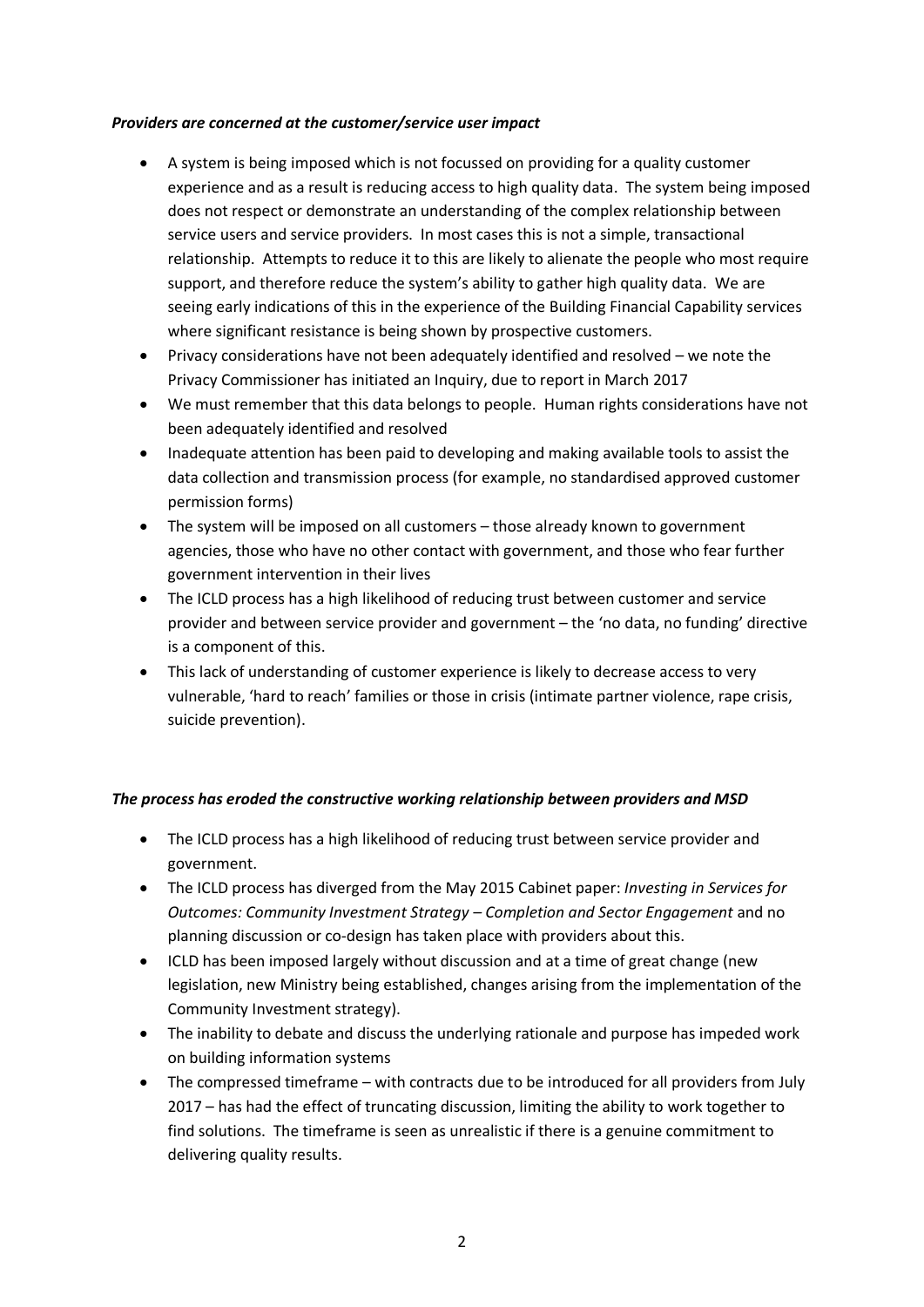### *The developing governance framework for an information system for social investment offers opportunities*

In February 2015, the Government endorsed the principles of value, inclusion, trust and control proposed by the NZ Data Futures Forum, and set out a series of actions to support a high-value, trusted data-use environment. ComVoices supports this vision and the principles. They form a sound basis for the evidence based learning system for social investment we are proposing.

We understand that there is work being undertaken by the Social Investment Unit, Stats NZ and the Data Futures Forum to establish the components of an information system for social investment, and governance over how this is managed within the social services sector. The recently released Data Commons Blueprint report emphasises the risks involved in the public sector collecting, using and reusing data in ways that do not have the proper protections, sector buy-in or understandings of unintended consequences from collecting incomplete data and analysing, using and reusing the data in ways that have not been subjected to rigorous protocols.

The Report cautions that '…there is still potential for misuse and increased marginalisation of individuals and communities'. The 'Blueprint' for data commons proposes seven areas of data management which need to be worked through to establish a coordinated, high trust data community.

The Social Investment Sector Board's briefing to the incoming Social Investment Minister identifies key components of the social investment approach, including understanding target populations for investment and understanding the needs of these populations and the types of interventions that are effective in producing positive results. The briefing notes that consideration should be given to exploring '…collective impact models or approaches, and creating an open/transparent environment for generating and sharing evidence, developing linked administrative datasets and providing opportunities for non-government organisations, philanthropic organisations, Iwi, private sector businesses and community groups to access the same information and engage in the search for social investment that makes a difference'

The work being undertaken by the Social Investment Unit (SIU) to lead the social investment approach across the social sector to '…build tools, methods, standards and definitions for all agencies to use, and facilitating safe and secure data exchange (including working with the IDI). We understand a proposal is being considered by Cabinet that sets out the institutional arrangements for SIU, including its potential role as leader across the sector to support the development of the social investment approach.

*It is with this developing system governance and leadership backdrop in mind that we propose a way ahead with respect to the current impasse with MSD.*